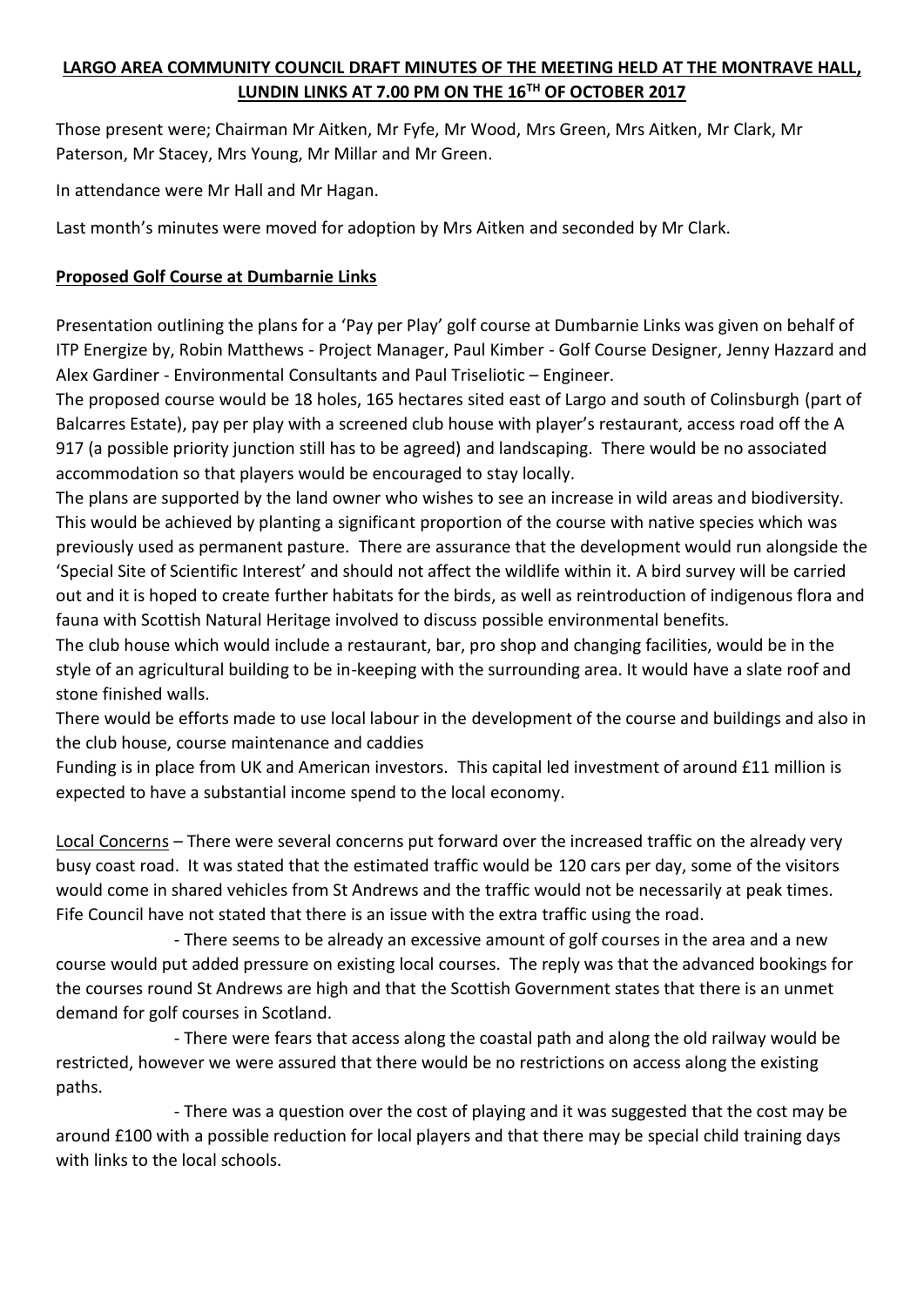A further consultation exercise will be held on the  $26<sup>th</sup> - 30<sup>th</sup>$  of October in The Old Manor, Lundin Links, 2-9 pm there will be presentation boards with consultants available for questions and comments will be welcomed.

Once this non-statutory consultation has been completed Fife Council will have 4 months to come to a decision and this should be March 2018. The plans for the golf course are available on the Fife Council Planning web site. Members of the public can make individual formal submissions.

Mr Aitken thanked the representatives from ITP Energize for coming to talk to the community.

### **Retiral**

Mr Morris Wilson has retired from the Community Council and we would like to thank him for his contribution during his time as a member of the Largo Area Community Council. Mr Aitken would also like to extend this grateful thanks to Morris and all those Community Council members who joined us when our member numbers were such that the Community Council was at risk of not being able to carry on.

#### **Phone Mast Planning Submission**

A formal planning application has been submitted for a 15 metre high phone mast to be erected next to the Phone exchange on the Cupar Road opposite Penrice Park. The mast is necessary to supply mobile phone coverage to Lower Largo and the area round Emsdorf Road. The residents of Penrice Park and Mr McBride (who's house would be very close to the mast) are very unhappy with the planned site. A new site has been suggested in the field next to the old drive up to Largo House. It would be next to the tree line and away from the road which would make it less obvious. The land owner will have to be approached as well as the phone mast company 'Galliford Try' and the residents of Toll Court. There would also have to be a repeated consultation process. The first task is for the Community Council to submit representations objecting to the mast being erected next to the telephone exchange due to its close proximity to Penrice Park and the resident at the telephone exchange.

### **The Mill Footbridge**

Following the improvements to the path next to the Mill leading to Keilburn, it was agreed that we should purchase bulbs and have them planted in the area at a cost of £150.

The footbridge has been inspected although we have not had a report sent. Due to the urgency of the need to have the bridge open for children to get safely to school Mr Aitken even contacted the Army to get a solution to the problem. Mr Aitken will write again to Fife Council to get an accurate report on the condition of the bridge.

#### **Largo Pier**

The sub-committee met with Mr Dykes and he was pressed to have another meeting to find a constructive way forward. At the next meeting Mr Aitken will not attend but the other sub-committee members will take it forward.

#### **Lundin Links Hotel**

It is still hoped that a meeting will go ahead with Councillor Davidson.